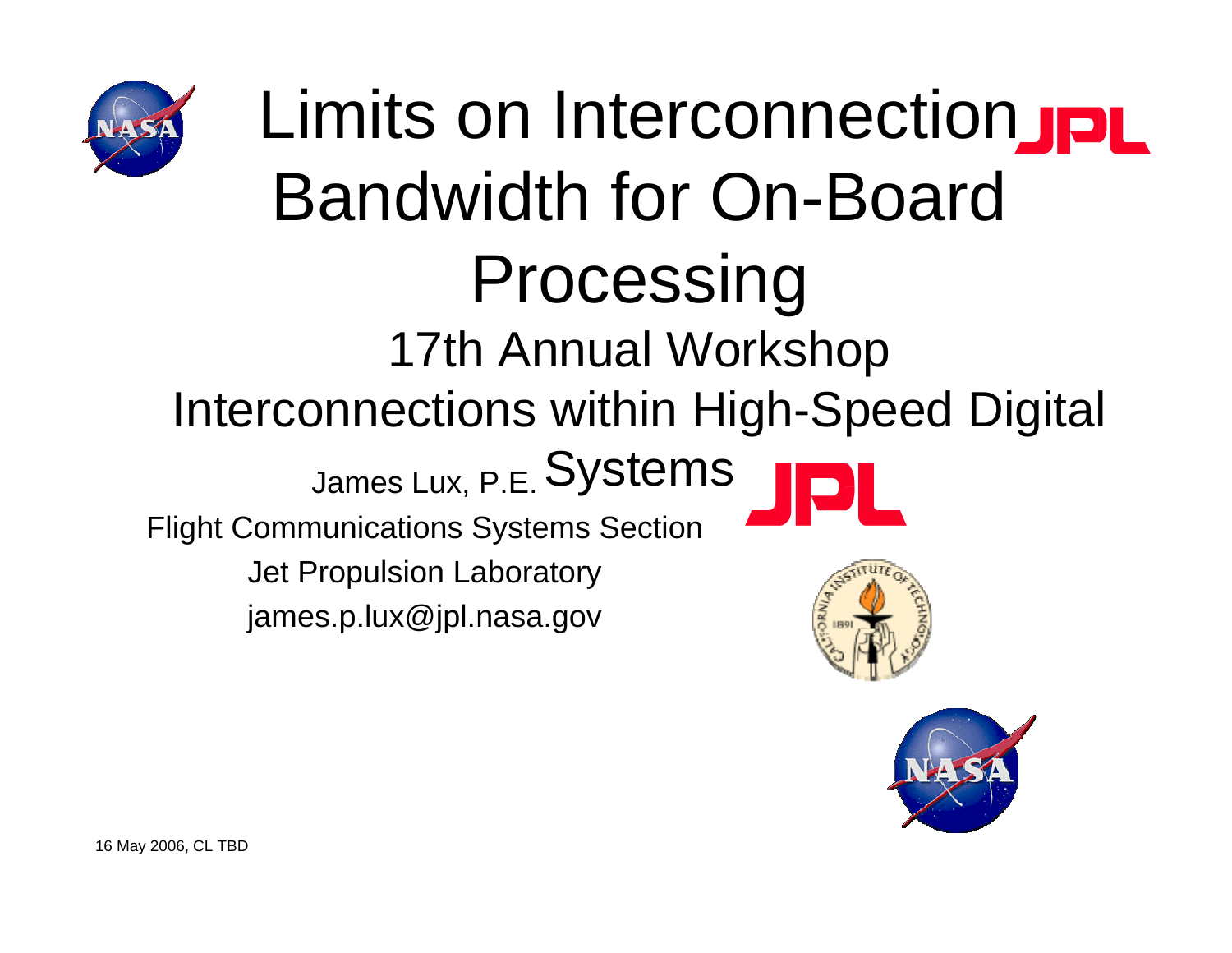

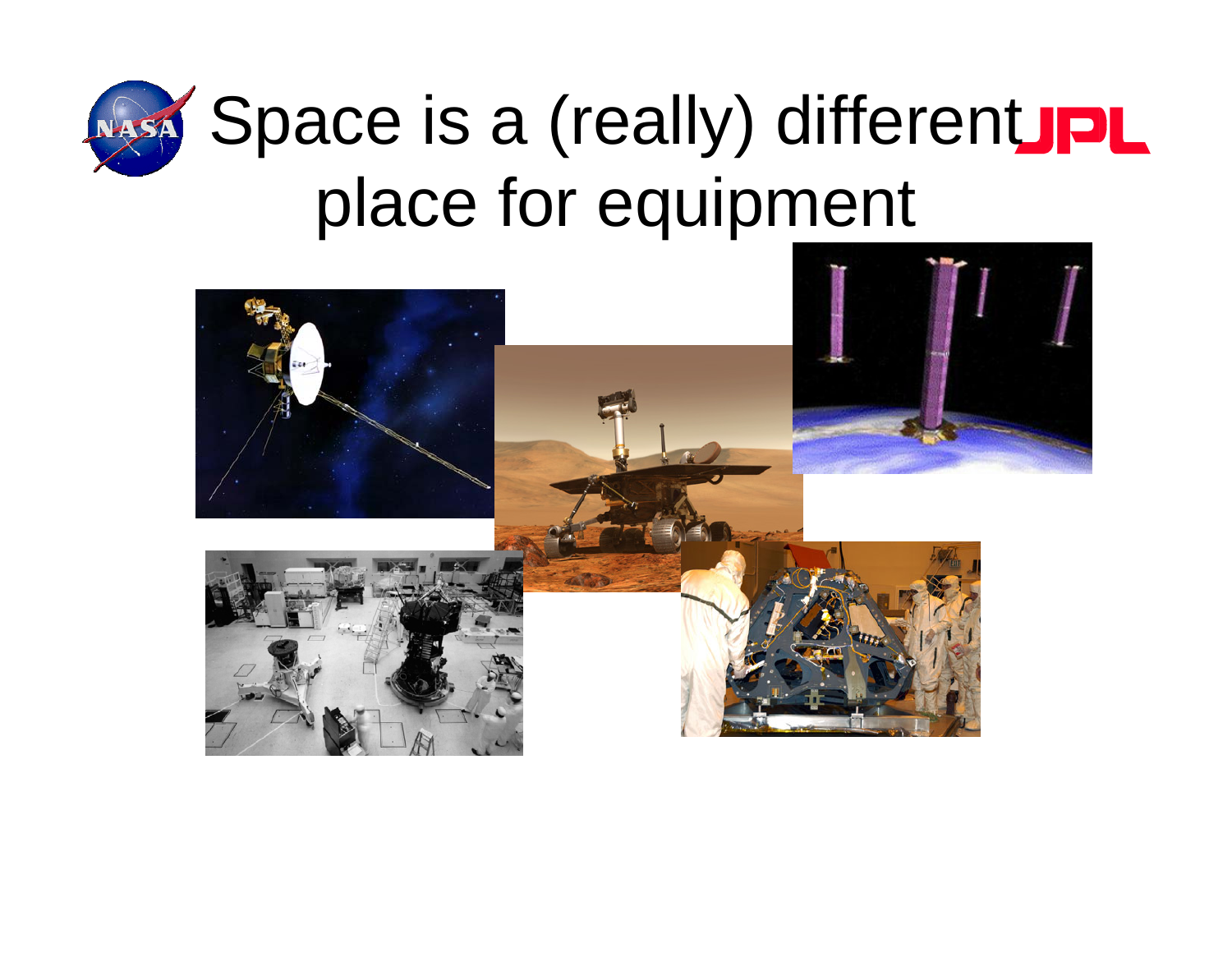

### Data rates Past, Present, Future



- $\bullet$  Bottleneck: Radio link from spacecraft back to earth
	- 1970: 1-10 bit/s from Jupiter
	- 1980: 100 kb/s
	- 1990: 500 kb/s
	- 2000: 1 Mb/s
	- 2006: 6 Mb/s from Mars
	- 2010: 20-50 Mb/s from Moon
	- 2020: 20-50 Mb/s from Mars
- $\bullet$ Onboard speeds can be higher
- $\bullet$ Limited onboard storage (few Gbit)
- $\bullet$  Compression is a challenge
	- How do you know what's noise (which can be compressed out) and what's science (which can't)

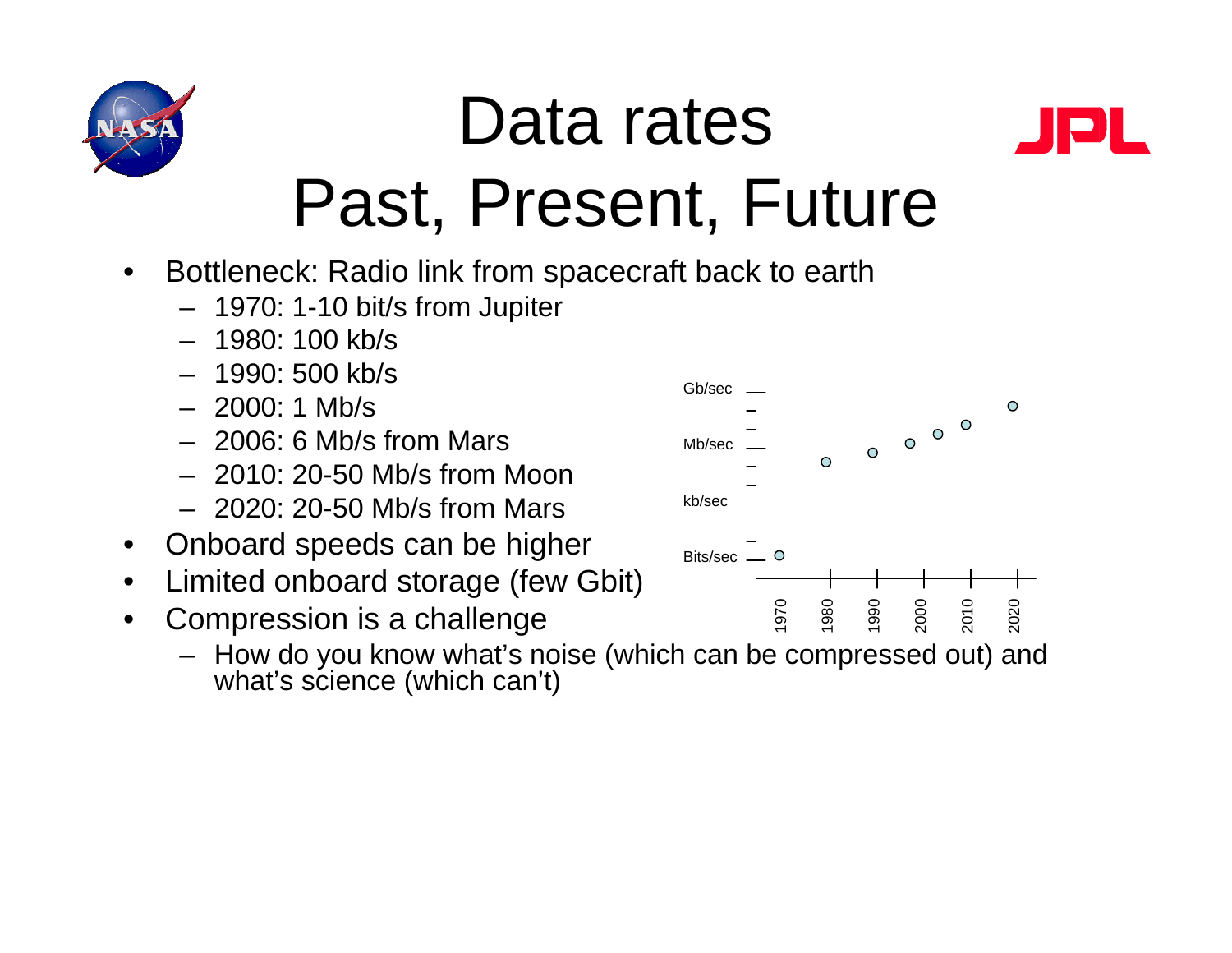# **So, what's it like, building for and** flight system?

- $\bullet$ You're in it for the long haul (5-10 years, or more)
- It's a different environment out there!
- $\bullet$  Mission/Quality Assurance is a very different animal in space than in consumer electronics
	- Qty 1 where failure is not an option vs Qty 10 million and managing warranty return ratios
	- You (usually) can't get the hardware back to fix it
- Conservativism reigns
	- You're going to generate a lot of analysis
	- You're going to explain it to lots of people at reviews
	- You're going to listen to other people explain their stuff
	- You're going to test the bejeebers out of it
	- You're going not going to "push the envelope"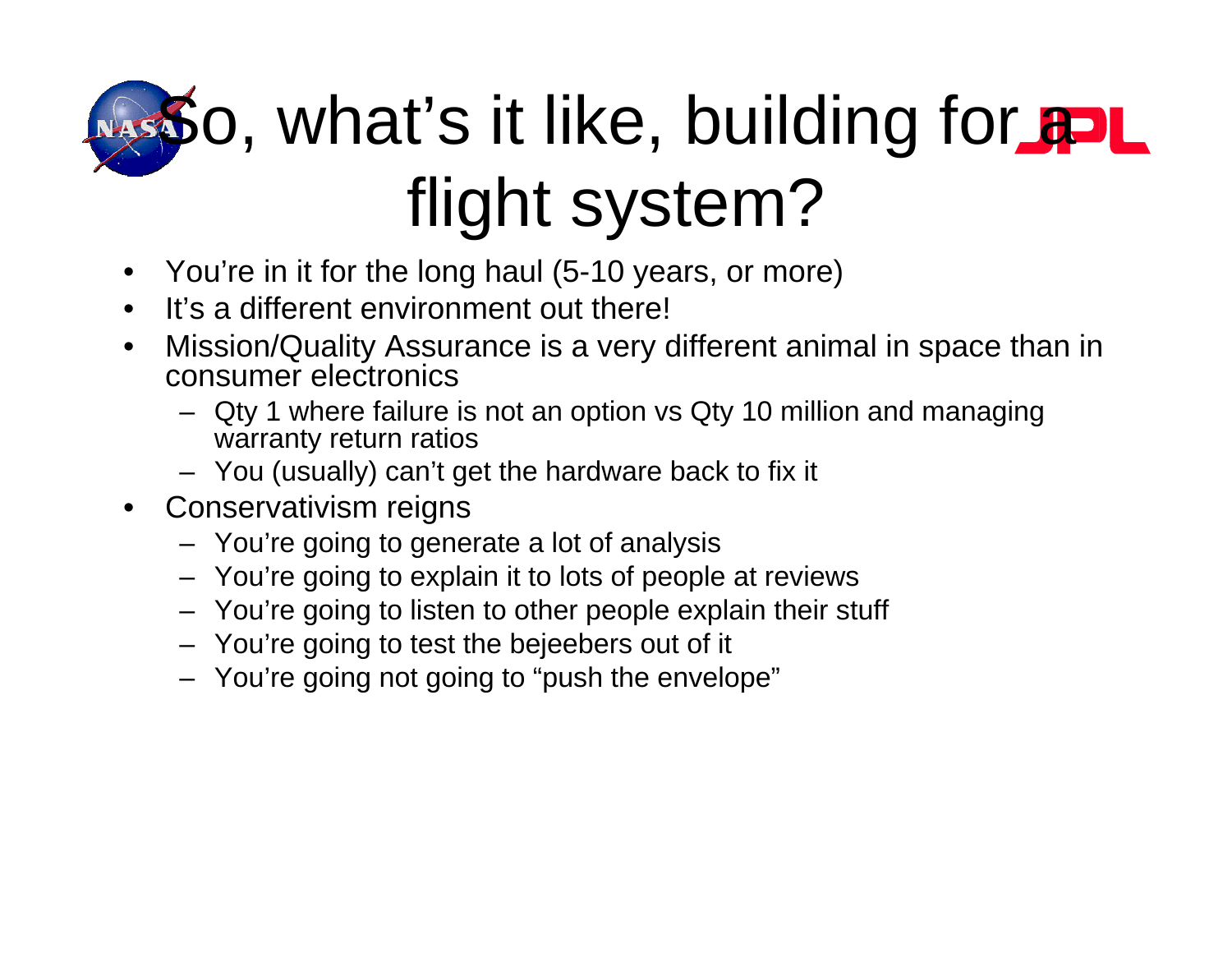

## Things that spacecraft designers worry about



- Power
	- –Limited availability
	- EMI/EMC
	- Thermal
- Environments
	- Thermal
	- Radiation
- Programmatics
	- –Decades long development/test/use cycle
	- Reliability philosophies & Mission Assurance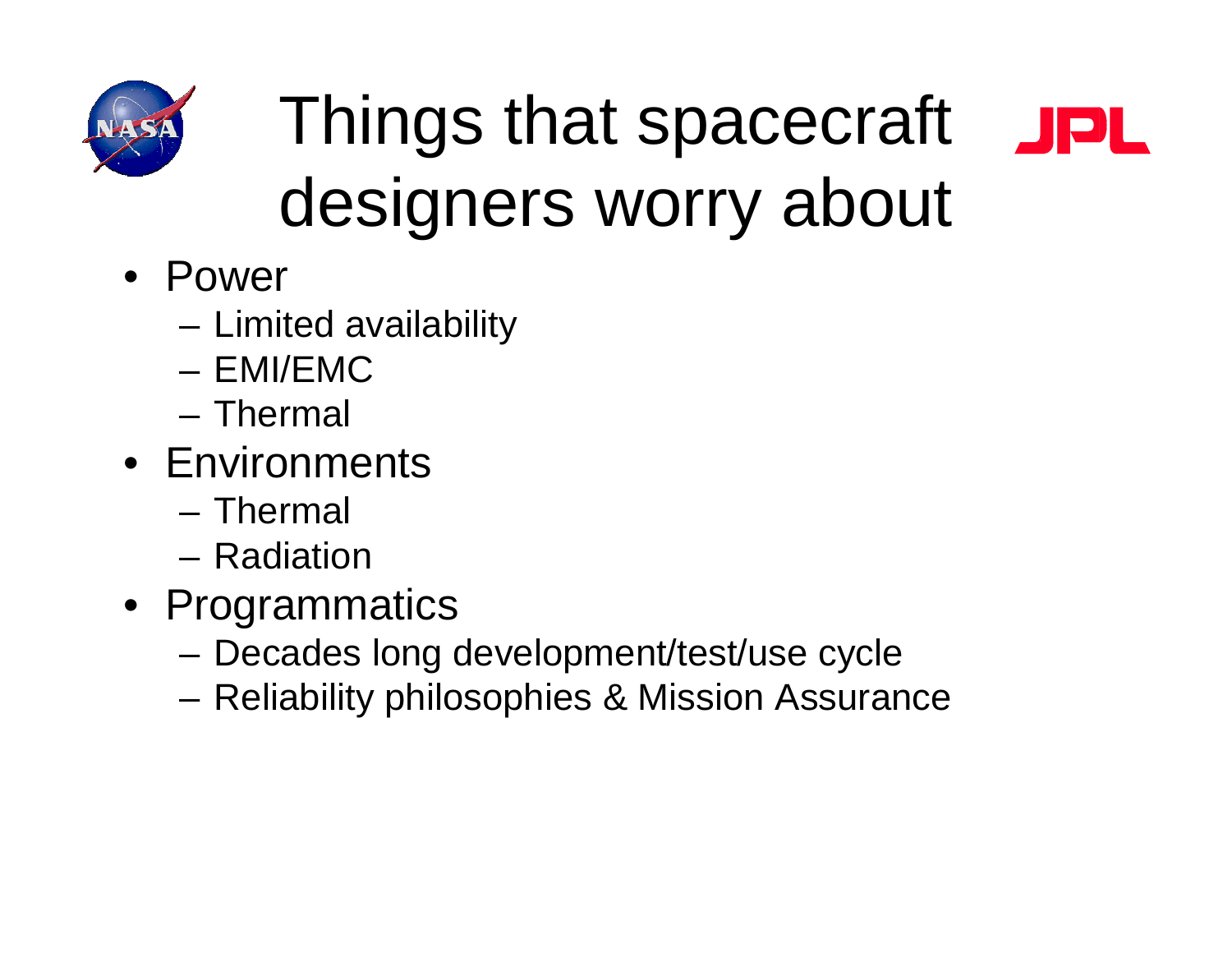

### POWER!



- • Spacecraft designers obsess about power consumption:
	- It's a precious resource
		- Solar panels are a few hundred watts/m<sup>2</sup>
			- $-$  Every m<sup>2</sup> adds mass, which is also precious
		- You have to store it
			- Mass again, from those batteries
	- It eventually turns into heat, which you've got to get rid of
		- Heat is dissipated by radiation to cold space
			- Vacuum is a great insulator!
			- More heat = bigger radiators = more mass
		- • Temperature limits on electronics
			- Heat must be conducted to the radiator
			- Maximum radiator temperature determines maximum rejection
	- High power sometimes means lots of EMI
		- •Fast switching speeds, dv/dt issues
		- Compatibility with sensitive science instruments
- • Impact on interconnections
	- Switching rates
		- •Junction and transmission line capacitances have to be charged and discharged
		- $\mathsf{CV}^2\mathsf{f}$
	- Voltages and currents
		- •Smaller swings are better, but you still need noise immunity
		- Losses in transmission lines can be important
	- **Terminations** 
		- •Some interfaces dissipate a surprising amount of power in the termination:
		- RS422: 12V into 100 ohm termination -> use RC termination
	- Drivers
		- Fast drivers might be less efficient than slow drivers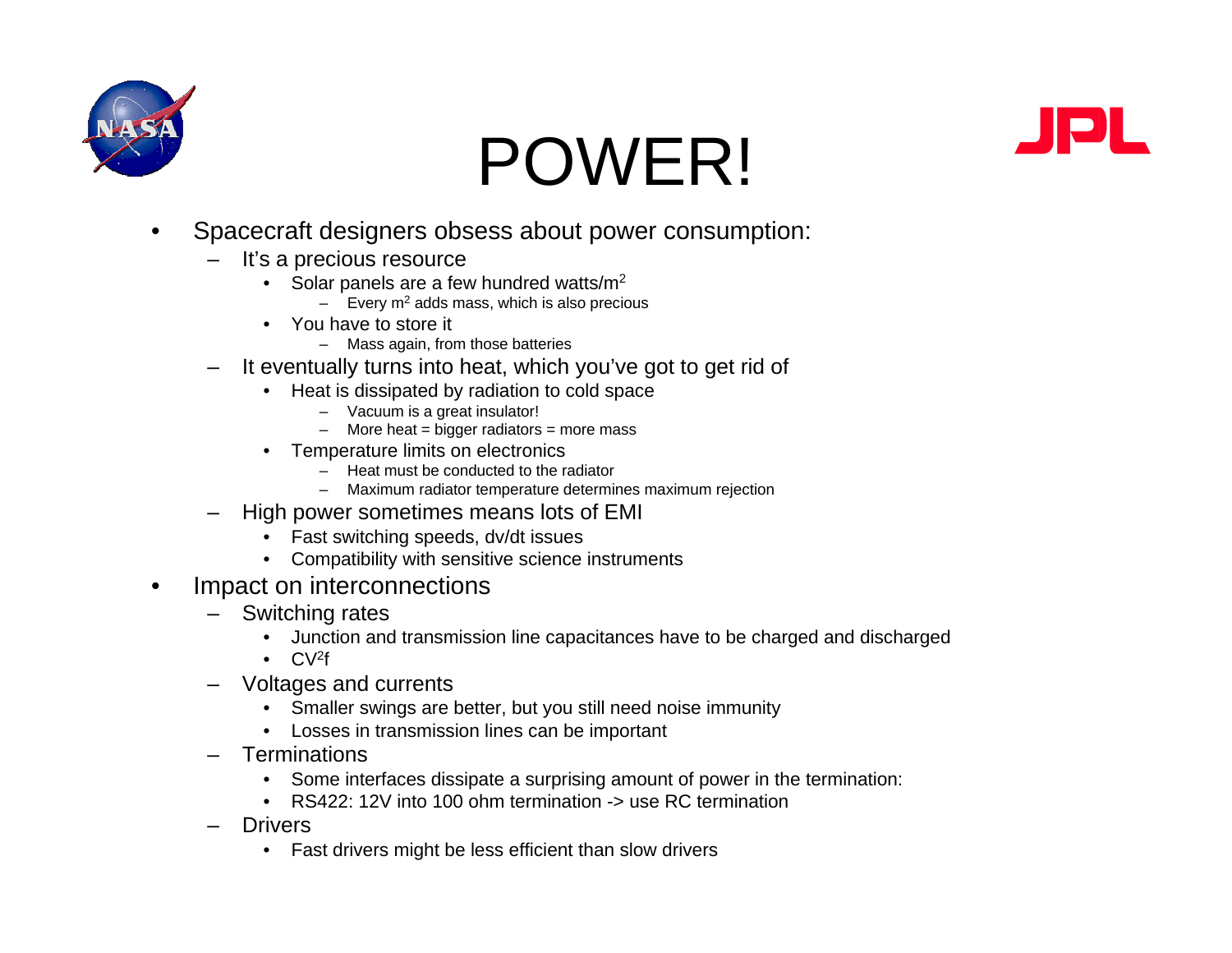



### Peculiar Environments

- • Vacuum
	- Thermal design impacts
	- Outgassing requirements
- • Thermal
	- High gradients (one side cold, the other hot)
	- Dynamically changing gradients (in and out of shadow every 90 minutes)
- • Radiation
	- Photons, electrons, protons, heavy ions, and neutrons, Oh My!
	- Earth has that nice thick atmosphere to help shield us
- • Shock and Vibration
	- Launch, separation, and landing
- $\bullet$  Electromagnetic
	- Can't interfere, and you might be next to a big transmitter!

#### **All these have solutions, but remember the constraints! Power, Mass, Volume, Risk**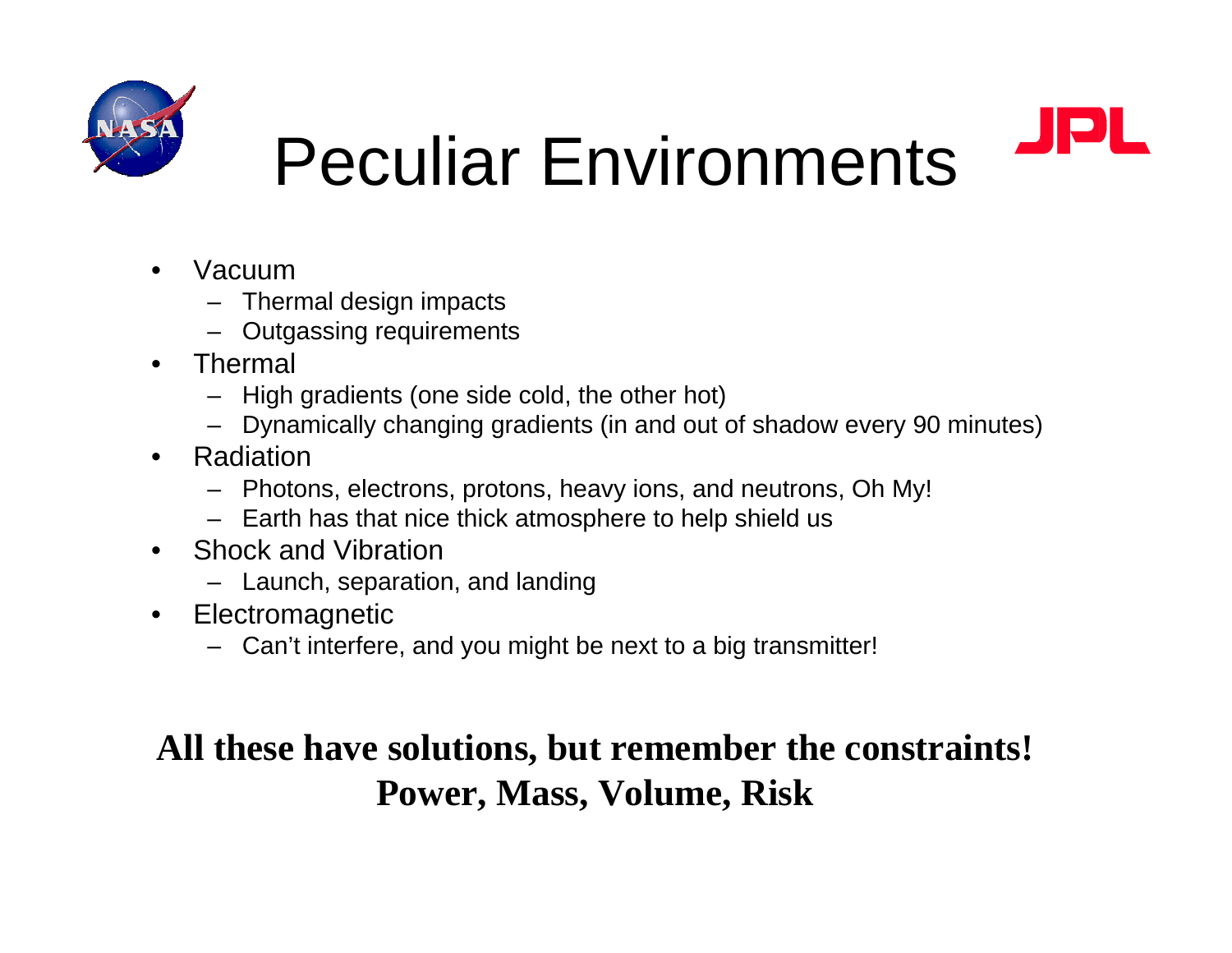

### Schedules



#### Idealized "Mission to Mars"



But of course, this assumes all goes as planned..

What if there's a realignment of priorities

Or a budget change

Or a badget change<br>Or a launch vehicle problem <br>7-10 years in flight?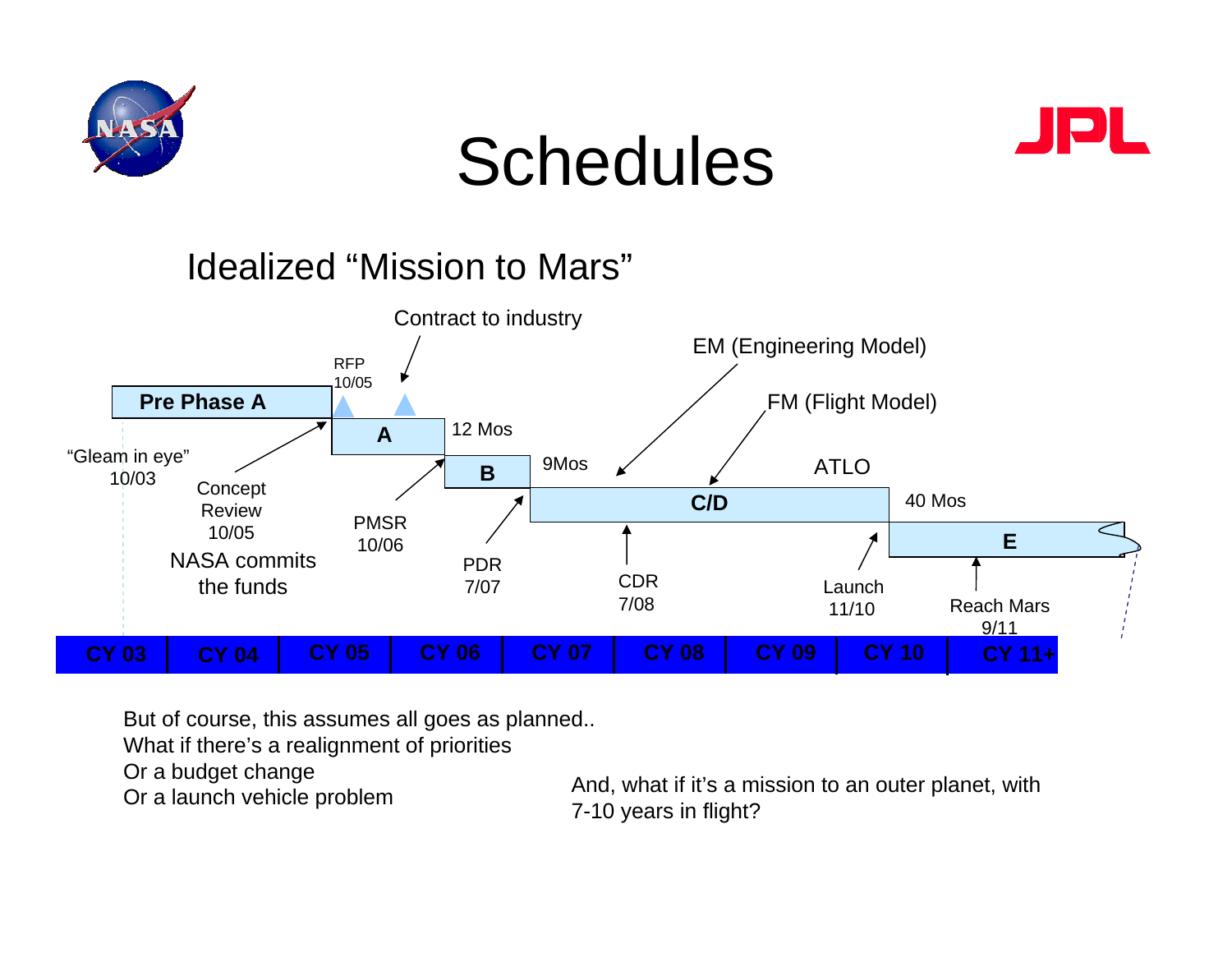# NASA Some Odd Consequences of PL the Long Life Cycle

- Parts availability
	- Mission manager will want parts with "proven heritage"
		- *i.e.* they worked the last time we flew them
	- 5 more years 'til launch
	- Manufacturer support for 10 year old products?
- Engineer retention
	- Subsystems are delivered a year or two before launch
	- It may take 5 years after launch to get there, then what if you have a question about how something works?
- Development tools
	- Compilers, in circuit emulators, etc.
- Keep those old databooks!
	- Galileo (built in 1970s) used 1802 μP until 2003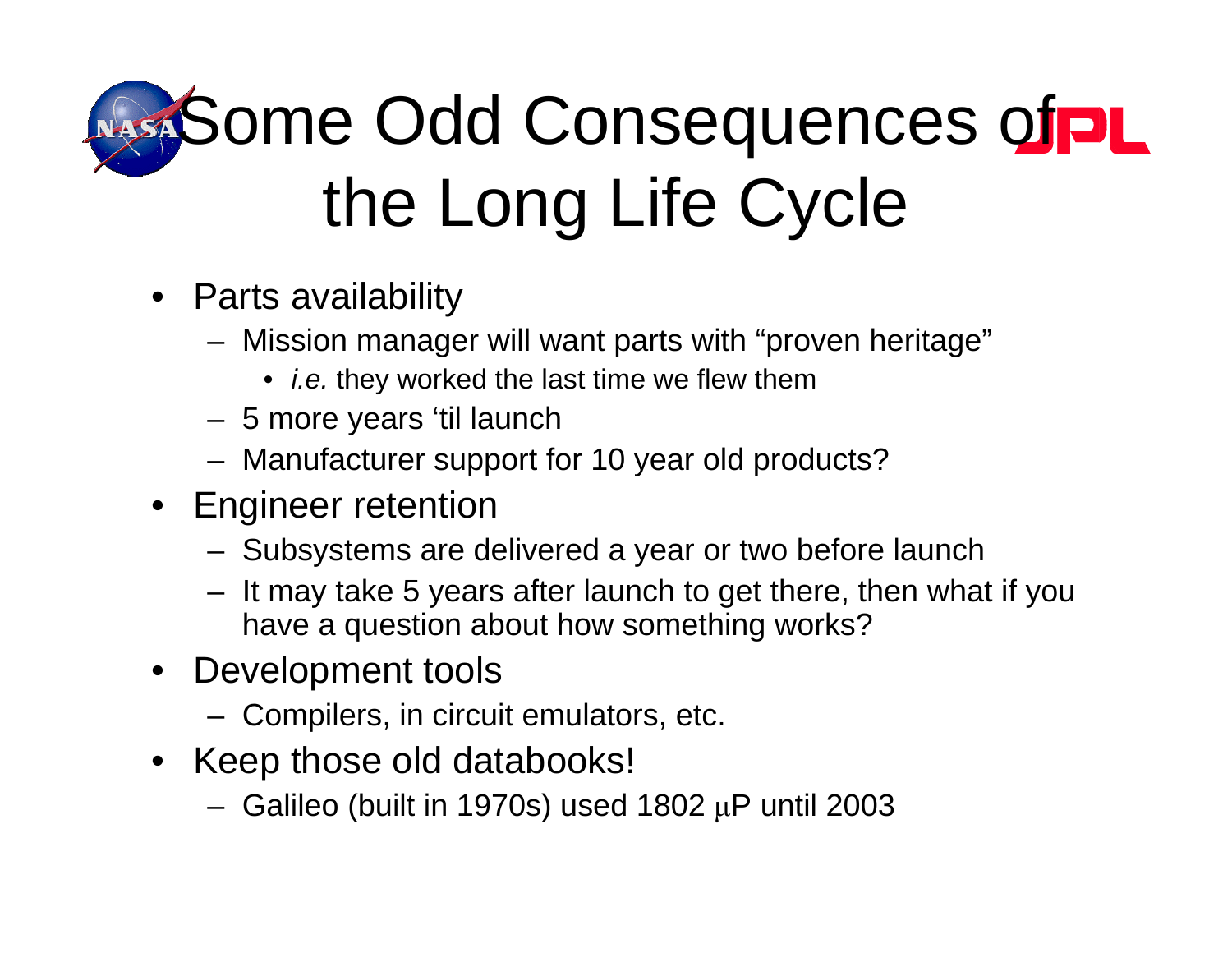

### "Flight Qualified" Equipment Design



- $\bullet$  Design for Environments
	- Thermal
	- Radiation
	- Vacuum
	- Mechanical
- Testing **Finally of Testing** 
	- Performance
	- Environmental
- $\bullet$  Analyses
	- Worst Case
	- FMEA
	- FMECA
	- Parts Stress

**You won't be able to go fix it. It has to work, the first time and every time.**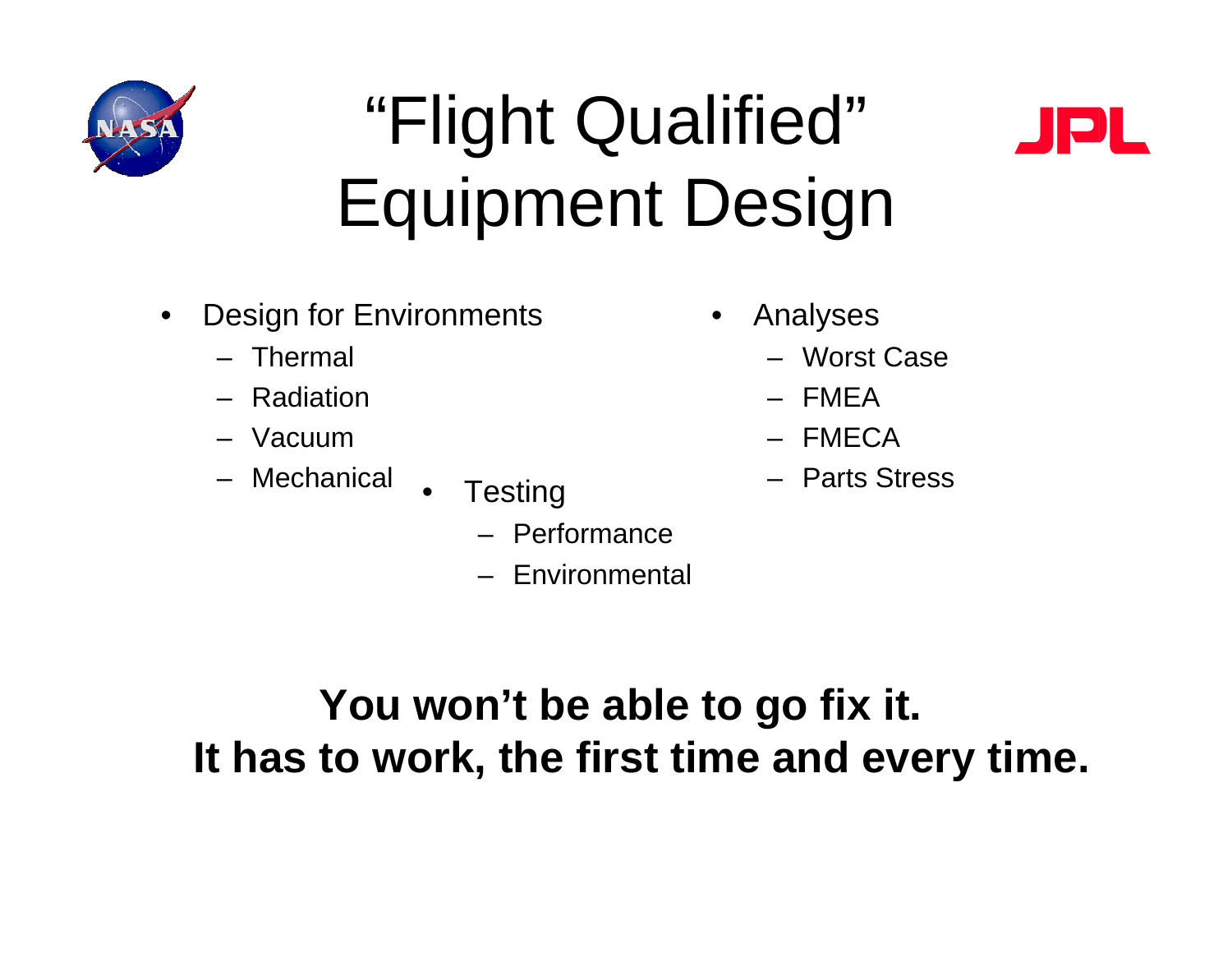

### Parts is NOT Parts



- • Hot Buttons for spaceflight
	- Inspectability!
		- Can you see the solder joints?
	- Repeatability
		- Is the part I buy tomorrow the same as the part I bought yesterday?
	- Traceability
		- Preferably "back to sand"
		- *e.g.* GIDEP alerts: If a given part fails for someone else, we can know if that part is in our system, and then we can determine if it's going to cause a problem
- $\bullet$  These things aren't always easy with current consumer oriented semiconductor business
	- – Fabless manufacturers using multiple foundries
		- Traceability, repeatability is hard
	- Oriented towards large volumes
		- Millions a month vs 10 pcs a year
	- Rapid product cycles
		- 18 mo vs 10 years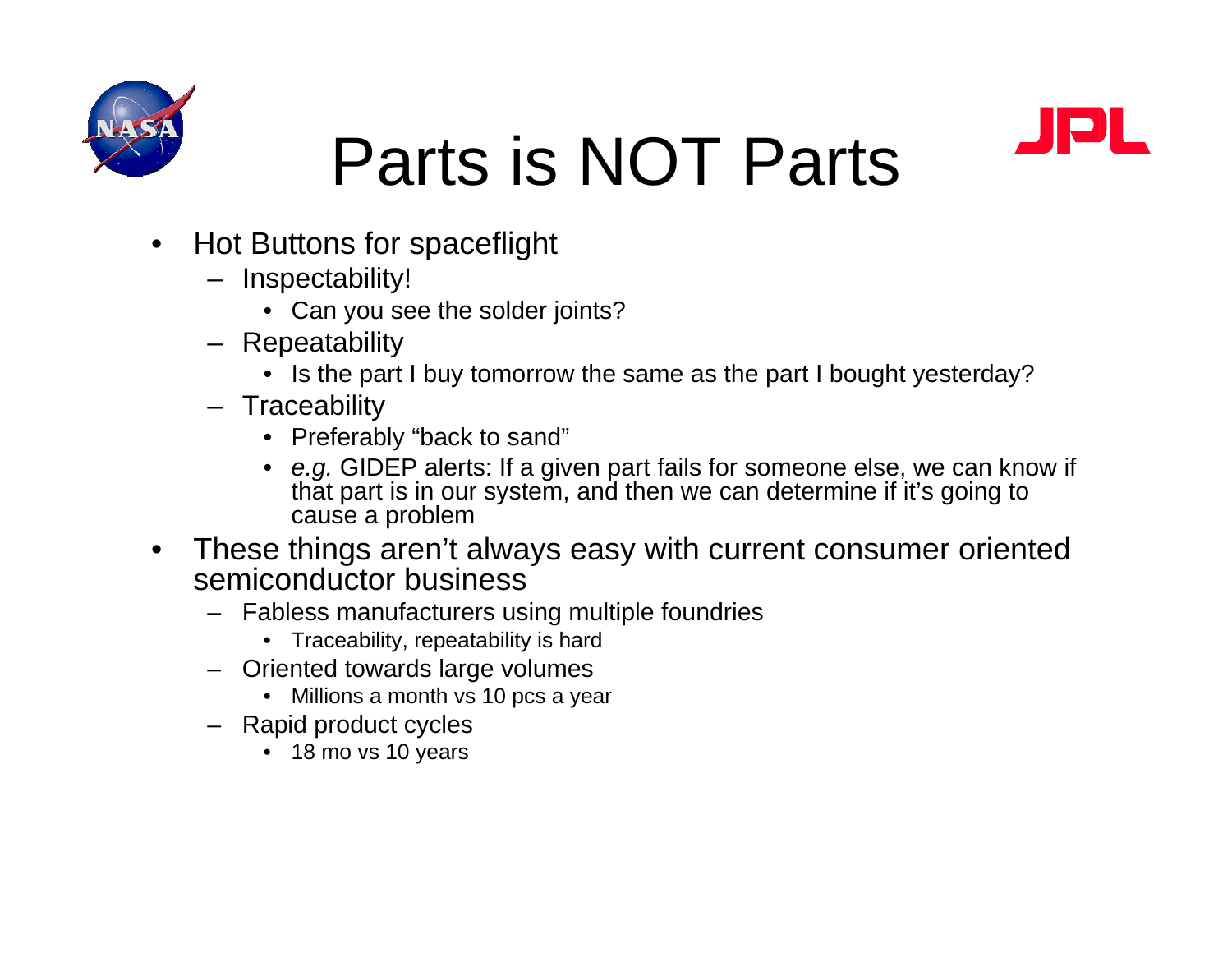

# The spacecraft designer's JPL perspective (an example)

- Serial vs Parallel
	- Parallel wiring is simple
		- Lower data rates on each wire
		- EMI/EMC, high speed parts issues
	- Serial wiring has fewer pins on connectors and wires in the cable
		- Increased complexity from serializer/deserializer
		- Adds chips?
		- What if that mux/demux breaks?
- Trend towards high speed (>100 Mbps) serial
	- Every pin, every wire, has to be tested
		- with a procedure written, records kept, etc.
	- Every pin, every wire, weighs something and takes up room.
	- During assembly & testing, you have to mate/demate those connectors
- SpaceWire, Ethernet, TAXI, 1394, etc.
	- LVDS signalling
	- Various depths of OSI protocol stack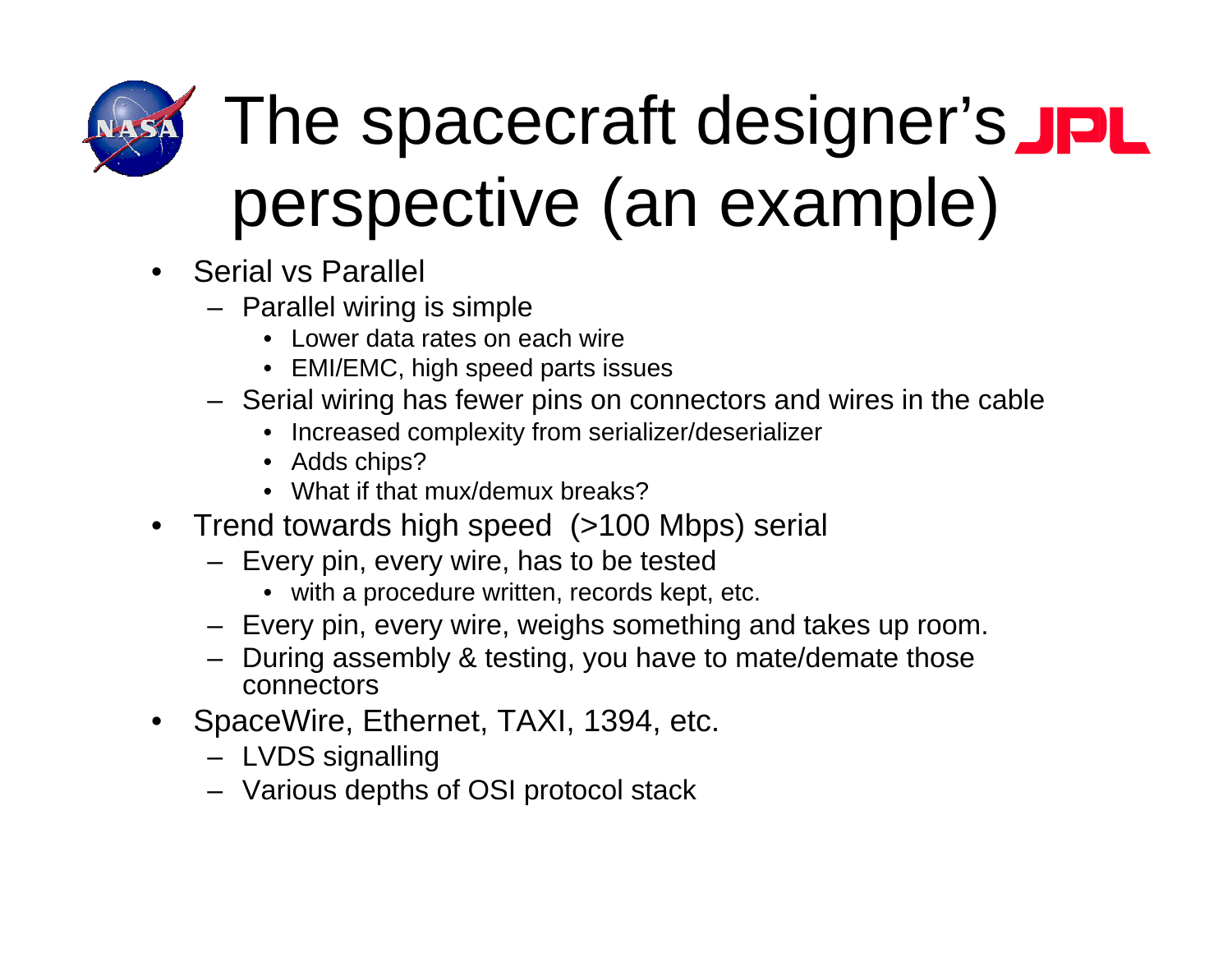



# And why not optical?

- $\bullet$ Great from EMI/EMC standpoint
- •Great for common mode voltage/galvanic isolation
- • Radiation?
	- Degradation over time
		- Displacement damage
		- Radiation degrades glass in fibers
		- Ranges from 0.001 dB/m to 12dB/m degradation with 100kRad
			- (highly dependent on fiber composition and doping)
		- Situation is improving, and, for short runs, increased loss may be handled by suitable margins
		- If you have 40 dB margin in the link, 12 dB of degradation may not hurt you.
- $\bullet$  Can we trust it?
	- Spacecraft designers are a very conservative lot
	- Hundreds of FO links on ISS
	- There IS a difference between deep space and human missions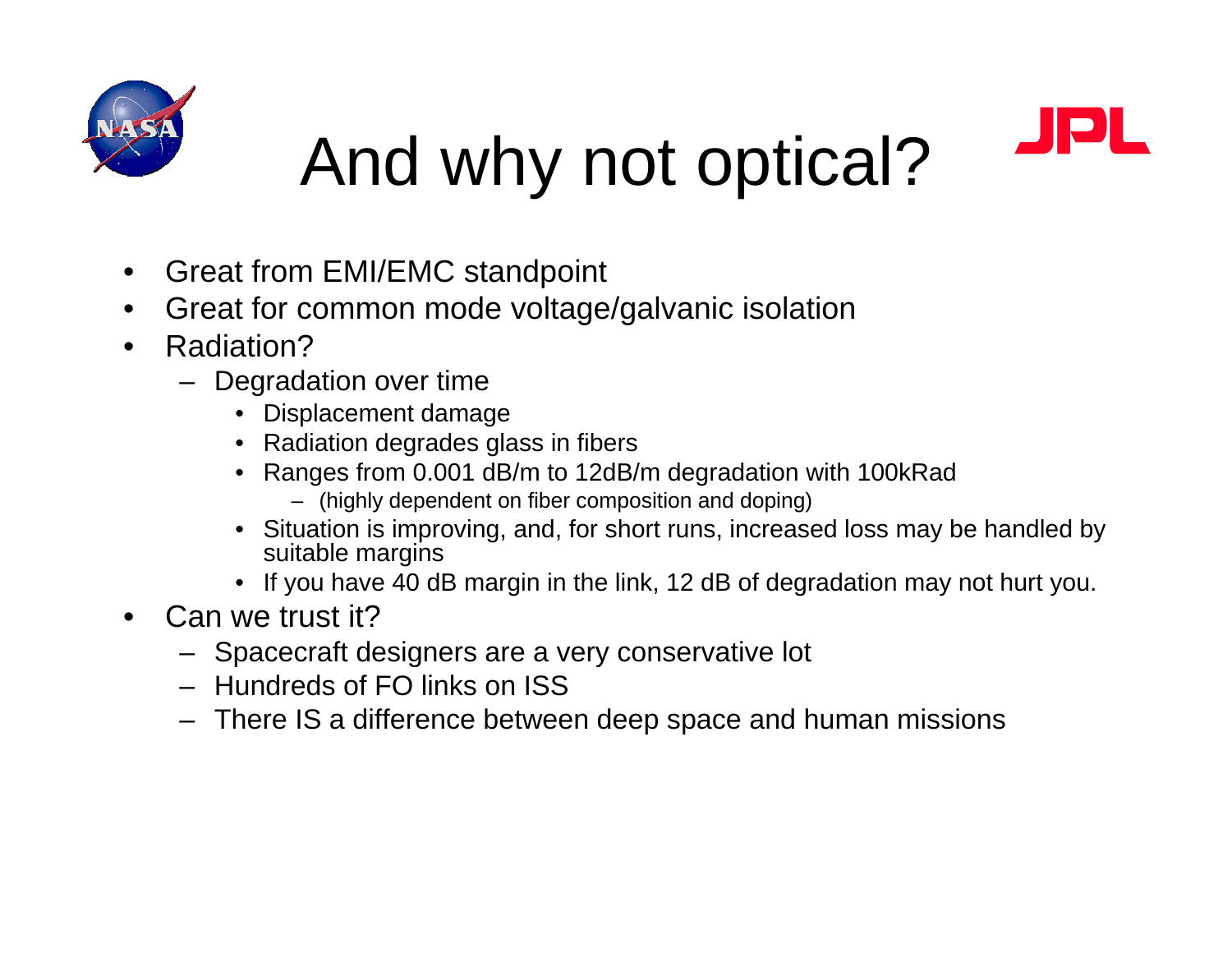





- • It's a wonderful new world..
	- Zero mass wiring harness!
	- No connectors to mate/demate!
- • Candidates:
	- Optical free-space (like IrDA for your PDA)
	- RF Bluetooth, Zigbee, 802.xx, etc.
- • Technology questions
	- Component/environment issues
		- Radiation effects and optoelectronics
		- RF devices vis a vis EMI/EMC
	- Consumer market driven towards highly integrated solutions
		- Our needs may not map well onto consumer products
	- Speed, Power, Propagation
		- • Sending information through space (optical or RF) is not as efficient as sending it down a wire or fiber
		- All interconnects live or die by Shannon and Nyquist, ultimately